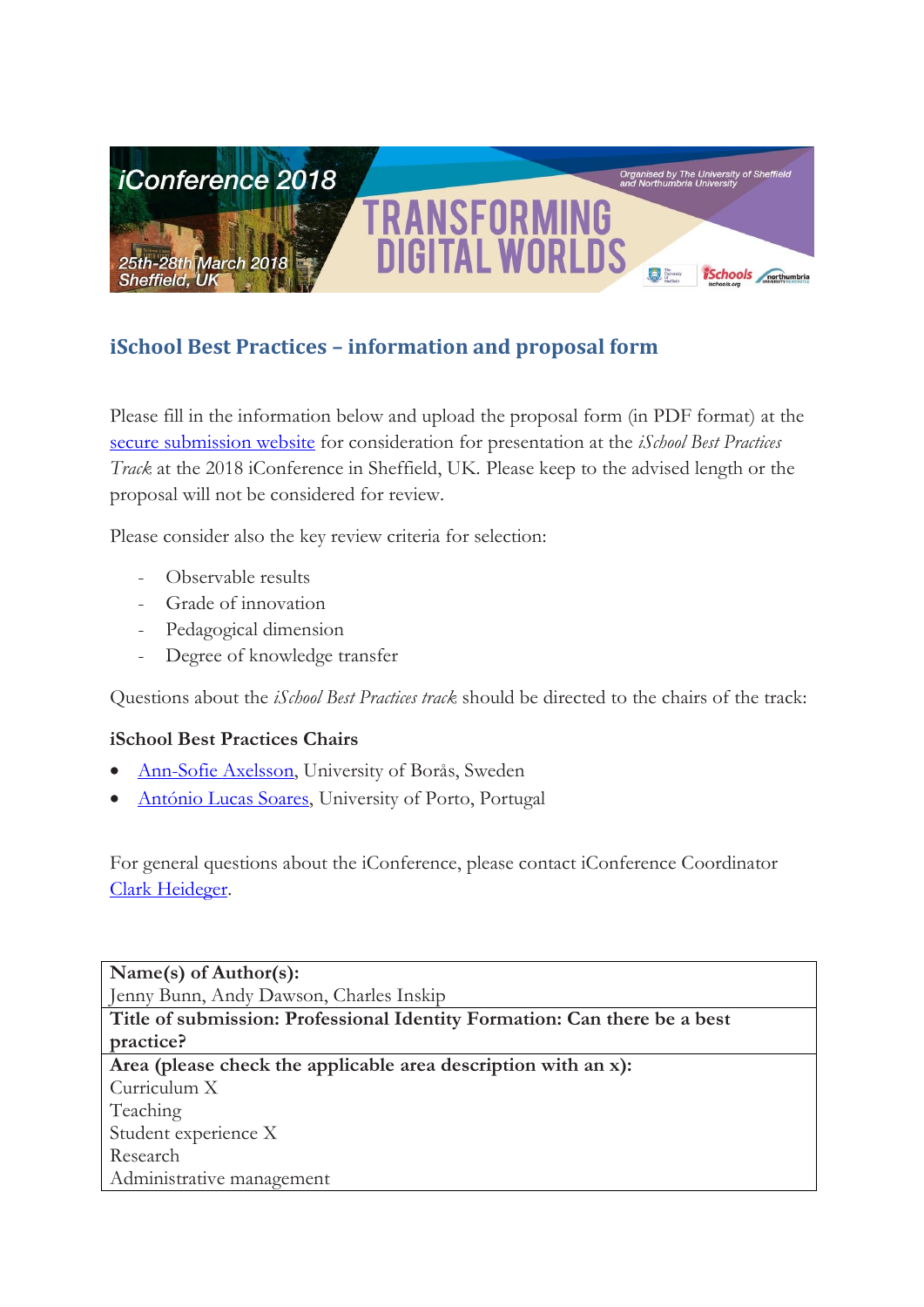Other (please enter the applicable keyword):

**Submission abstract (max 150 words):**

This paper seeks to examine existing conceptualisations of professional identity and to examine the question of whether or not, and how, its formation might be considered best practice within an interdisciplinary iSchool environment. Using the Department of Information Studies (DIS) at University College London as a case study, it exposes the complexities and challenges which lie within the application of this concept, whilst also making suggestions for how it might nonetheless be approached in practice. DIS is responsible for five programmes at Masters' level; Publishing, Digital Humanities, Information Science, Library and Information Studies and Archives and Records Management and has arguably been an iSchool since library education was first offered by UCL in 1919 [1].

**Submission description (max 2,350 words):**

## **Background - literature**

A comprehensive review of existing literature on the development of professional identity in higher education was carried out by Trede, Macklin and Bridges [2]. They concluded that there was "underdevelopment of the research base for professional identity formation" and highlighted in particular the lack of an "explicit conceptualization of professional identity" [2:379]. Only one of the twenty articles they included in their study set out a definition for the term professional identity, drawing on other definitions, such as that provided by Ewan (in the context of medical education) in terms of it being a "self-image which permits feelings of personal adequacy and satisfaction in the performance of the expected role" [3:85].

Their own conclusion offered the slightly broader characterisation that professional identity development was "about being in the world" or increasingly about "being in a multiplicity of worlds or communities" [2:378]. This issue of multiplicity was also highlighted in their raising of the question "What is the connection between professional, personal and social identities?" [2:376], with their conclusion being that although the "majority of articles discussed professional, personal and social identities", they "did not make explicit connections between them, let alone [discuss] how to reconcile and integrate them" [2:376].

To add to this multiplicity, there is also discussion within the literature of academic identity, with Jensen and Jetten asserting that "there is a growing recognition that student's academic achievement is influenced by their opportunities for academic identity development" [4:1027]. In this formulation, academic and professional identity were distinguished by analysis of interviews with students, as being about "feelings of belonging in higher education" [4:1038] (academic identity) and "feelings of adequacy in understanding how to do their future jobs and the purpose of the learning" [4:1038] (professional identity). And yet, in making this distinction and focussing on professional identity, Jensen and Jetten re-established the link between the lack of (in this case, professional) identity development and "lowered academic achievement, feelings of stress and insecurity, loss of motivation and meaning, and reduced goal orientation" [4:1038] amongst students. Such discussion of professional identity clearly suggests that it is to be seen as a positive thing, the development of which should be encouraged: indeed, it was noted by Lave and Wenger that "learning involves the construction of identities" [5:53]. In a similar vein, a relationship between professional identity and employability and career readiness is also the subject of some discussion in Higher Education [6-8], particularly as the employability agenda has risen in profile alongside student fee increases and a recent institutional emphasis on student experience. An apparent link between employability and Lave and Wenger's view of learning as legitimate peripheral participation in communities of practice suggests that, in vocational subjects in particular, professional identity work is key to acquisition of community membership [5].

## **Context - departmental identity formation**

The UCL Department of Information Studies (DIS) serves as an illustrative case study, with regards to both the idea of multiplicity within identity, and also that of a link between professional identity, in particular, and positive outcomes in terms of motivation and employability. Three of its five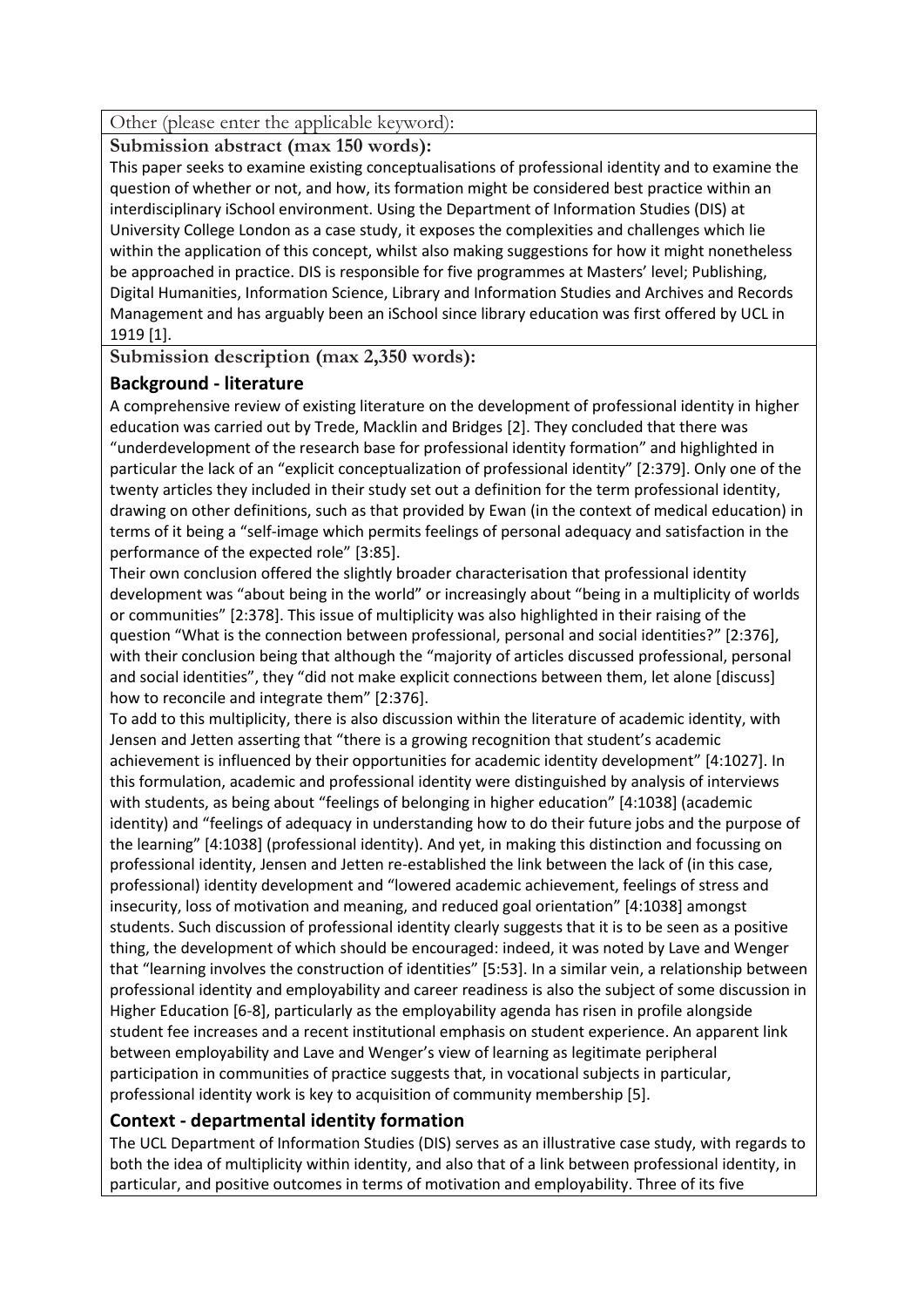postgraduate programmes (MA Archives and Records Management - ARM, MA / PgDip Library and Information Studies - LIS and MA Publishing - PUB) are very strongly tied to long-established professions or careers, whereas two are not (MSc Information Science - IS and MA/MSc Digital Humanities - DH). Of those three long-established professions, two have strong professional bodies (Archives and Records Association - ARA and Chartered Institute of Library and Information Professionals - CILIP) which accredit the programmes as a way into the profession and one does not (PUB). Then again CILIP also accredit the IS programme. This multiplicity in professional identities, and the differing strength and formalisation of those identities, is strikingly evident as silos within the department. Staff and students alike appear to have difficulty in coming together under what one recent Head of Department named the "Information Rainbow".

In recent years, therefore, increasing efforts have been made to inculcate a "departmental" identity amongst the whole student cohort. The initiatives here have included a student-led induction process, department-wide events during induction week and for dissertation Boot Camp, DIS Open Days and cross-programme teaching. Equally a departmental identity is being sought across academic staff, through their participation in induction, Boot Camp and the staff annual Away Day as well as cross-programme teaching.

The value and purpose of identity work around departmental identity has been discussed regularly in staff meetings and our thinking about it is constantly evolving. Initially it would be fair to say that the underlying rationale or strategy for unifying departmental identity was not clearly articulated and discussions were mainly situated around two relatively pragmatic points; the first of these being the efficient allocation of teaching staff across perceived disciplinary boundaries. This is particularly important in regard to support and assessment of cohort-wide coursework, namely the Masters' dissertation. Teaching is encouraged across programmes and students are encouraged to take or audit electives delivered outside their specialist field to enhance their self-directed identity formation. The range of dissertation topics then often requires allocation of dissertation supervision and marking across disciplines. The second issue relates to the view that an increasing number of employment opportunities are afforded to those graduates who adopt a wider view of their professional identity. Employers work in varying levels of curriculum integration with academic staff across the department, and job announcements are regularly circulated to students by academic and administrative staff. There is some anecdotal evidence to suggest that graduates may benefit from taking a generalist approach to job-hunting in order to build a path of relevant experience to a specialist "dream job" destination.

Initial efforts at fostering a departmental identity have also met with mixed results. For example, when we set up an online chatroom for new students to ask questions during Induction Week, the usernames they chose soon told us how they wanted to be identified. It is notable that these were created on the first day the students arrived, the user names they chose including; "TheCardigans", "Lonelylibrarians", "Publishers" / "Publisher" / "Publishing" and "Archivistsaresuperheroes". We also had messages such as "Where are all the other LIS students in this building? 3 of us have found one another but nobody else! :(". Perhaps, though, this should not have been very surprising. The students do not apply to join the department. Rather they have applied for the programme, they are likely to have spoken to members of the programme team at interview or Open Day, and they may have attended an Offer Holders Day for that programme. Although the Departmental Open Day starts with a DIS presentation, the students are then divided into programme cohorts for more detailed information. It is, perhaps, unsurprising that after being welcomed specifically into their programme of interest from their initial contact that they identify as members of their programme. The student feedback from this experience helped to explain this, suggesting that while the programme-specific inductions served to support the development of academic social and preprofessional identity [9], departmental induction was considered by some to be peripheral and time-consuming.

This complex agenda (student experience, employability, professional and academic identity formation, staffing, departmental mission) demonstrates a need for a holistic approach to address the arising challenges, with adoption at all levels within the department (academic, managerial and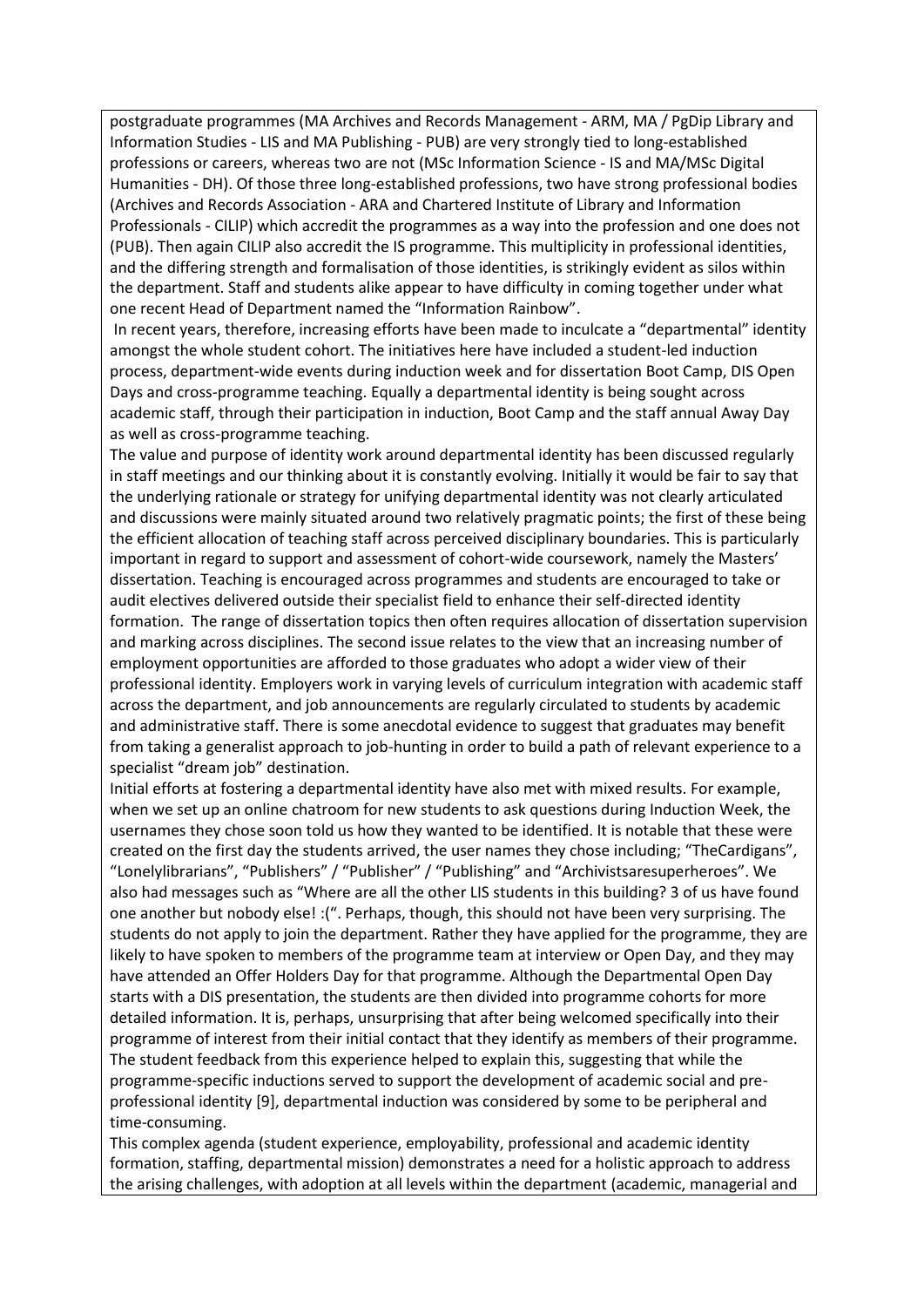administrative staff, taught and research students).

#### **Discussion**

A possible framework for this approach, arising in the work of Lawler [10], distinguishes between;

- 1. Identity as about being similar to others
- 2. Identity as about being different to others
- 3. Identity as about identification about identifying ourselves as members of particular, in this case professional, groups.

Reflection on the above experiences, along with ongoing discussions within the department, is increasingly leading the authors to the consider that, in the context of an interdisciplinary iSchool, any hope of best practice in professional identity formation should be framed by a focus on 1 and 2, and not just on 3.



#### <span id="page-3-0"></span>**Figure 1 Professional identities**

As can be seen in the mind-map [\(Figure 1\)](#page-3-0), 3 has strong negative and positive consequences – silos and inflexible attitudes vs strong sense of belonging. The strength of this polarity suggests that 'identification' may undermine the values of the interdisciplinarity of an iSchool, whose strength is based on cooperation and connections. Further, identification with a specific group, such as archives and records management or librarianship may exacerbate this polarity if the particular group in question has achieved, or thinks it has achieved, the status of 'profession', because such groups try very hard (at a collective level) to ensure recognition and status for their own members and distinctiveness through mechanisms such as accreditation of training, ring-fencing of knowledge, registration as a gateway to practice, etc.

As a consequence of this thinking, and based on internal discussions and student feedback, we have changed our direction and have tried to move instead to events in Induction Week that are designed not to try to impose some form of unified DIS identity, but rather to surface both the differences and similarities between the programmes in terms of their perspectives. Last year, therefore, we organised a debate in the first week in which an academic staff member from each programme spoke for 10 minutes on the subject of "What is information?" and we then took questions from the audience of induction taught and research students from across the department. In this way, the students could see both the commonalities and differences for themselves and become more aware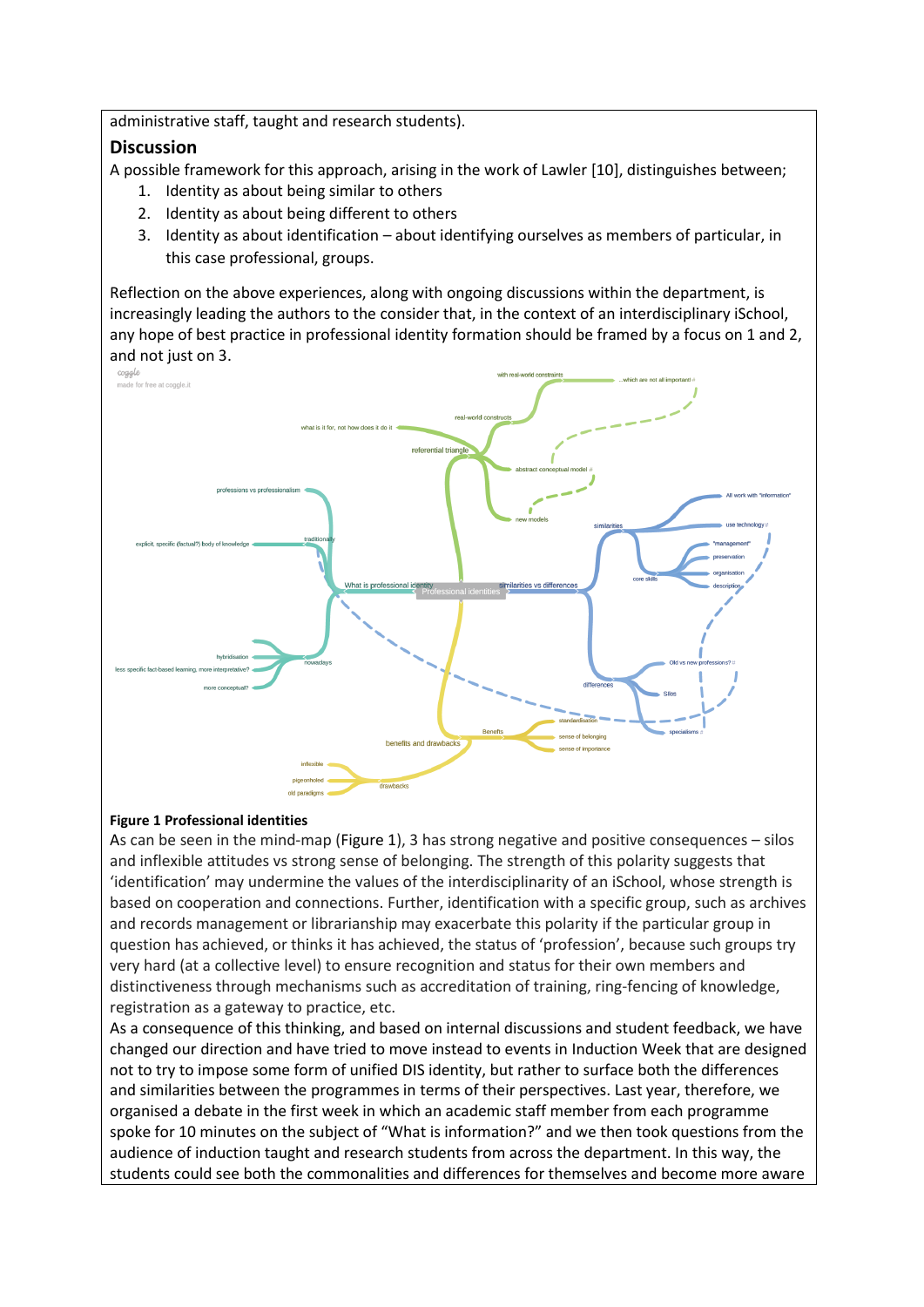of the multiplicity of perspectives on information within DIS.

This year we will be using this debate as an introduction to the dissertation process, as this is the one piece of work that all students complete, and is therefore a thread throughout the department. The debate will involve a discussion of possible research questions on the topic of social media, varying according to programme perspectives. Students will add their own ideas and thereby to start to explore what makes a good research question. This will be followed up halfway through the term during departmental dissertation Boot Camp, the dissertation being a required element of a taught Masters'. It is proposed that this approach will surface the differences and perspectives while connecting the discussions to a practical outcome – formation of dissertation research questions. Taking the above approach would seem to be better practice than the one we initially tried, not because an emphasis on similarities and difference (1 and 2) is always to be preferred to one on identification (3), but because it is a question of balance. Student feedback from our initial efforts at Induction Week showed strong identification amongst the incoming cohort, but less awareness of similarity and difference. In this context, then, it is this last that needs to be surfaced. In others, it may be the former. Then again, we also consider it better practice, because it does not seek to impose an identity on our students from the outside, but rather to expose them to a multiplicity of perspectives towards which they must work out how to relate in themselves.

#### **Recommendations and Conclusions**

This paper has sought to consider the question of whether or not, and how, professional identity formation might be considered best practice within an interdisciplinary iSchool environment. In so doing it has highlighted the complexities and challenges that lie within this concept, both on the theoretical level, in delineating between personal, professional, social and academic identities, and on the practical level, in dealing with pragmatic concerns such as the efficient and equitable allocation of teaching staff. It has described how UCL's Department of Information Studies has tried to articulate and rationalise a way forward through this complexity.

At present, that rationalisation draws on Lawler's framework [10] to characterise good practice in professional identity formation on behalf of academic staff, as the maintenance of an awareness of the various dimensions of identity, and the careful undertaking of interventions to keep those dimensions in balance and flux, so that none of them gain total ascendancy over all.

As a result of taking this position, the paper also suggests that one avenue which might offer a fruitful line of enquiry to elaborate current conceptualisations of professional identity formation, is to include consideration of agency. It is notable that when Jensen and Jetten distinguished between academic and professional identity, they also distinguished between "feelings of belonging" and "feelings of adequacy" [4:1038]. Then again, Ewan's definition of professional identity as "self-image which permits feelings of personal adequacy and satisfaction in the performance of the expected role" [3:85] also references adequacy. Indeed, it is perhaps not too far removed from definitions of self-efficacy as "beliefs in one's capabilities to organize and execute the courses of action required to manage prospective situations" [11:2]. In this way, professional identity surfaces that another dimension to identity is that of agency. Perhaps this is another balance that is needed, such that identity formation becomes not just about helping our students to develop a sense of self (as the same or different to others, as belonging/not belonging to certain groups), but as helping them to develop a sense of self agency in and of the wider world.

#### **References**

- 1. Bramley, G., *Apprentice to graduate : a history of library education in the United Kingdom*. 1981, London: Bingley.
- 2. Trede, F., R. Macklin, and D. Bridges, *Professional Identity Development: A Review of the Higher Education Literature.* Studies in Higher Education, 2012. **37**(3): p. 365-384.
- 3. Ewan, C.E., *Becoming a doctor*, in *The medical teacher*, K. Cox and C. Ewan, Editors. 1988, Churchill Livingstone: Edinburgh ; London. p. 83-87.
- 4. Jensen, D.H. and J. Jetten, *The Importance of Developing Students' Academic and Professional Identities in Higher Education.* Journal of College Student Development, 2016.